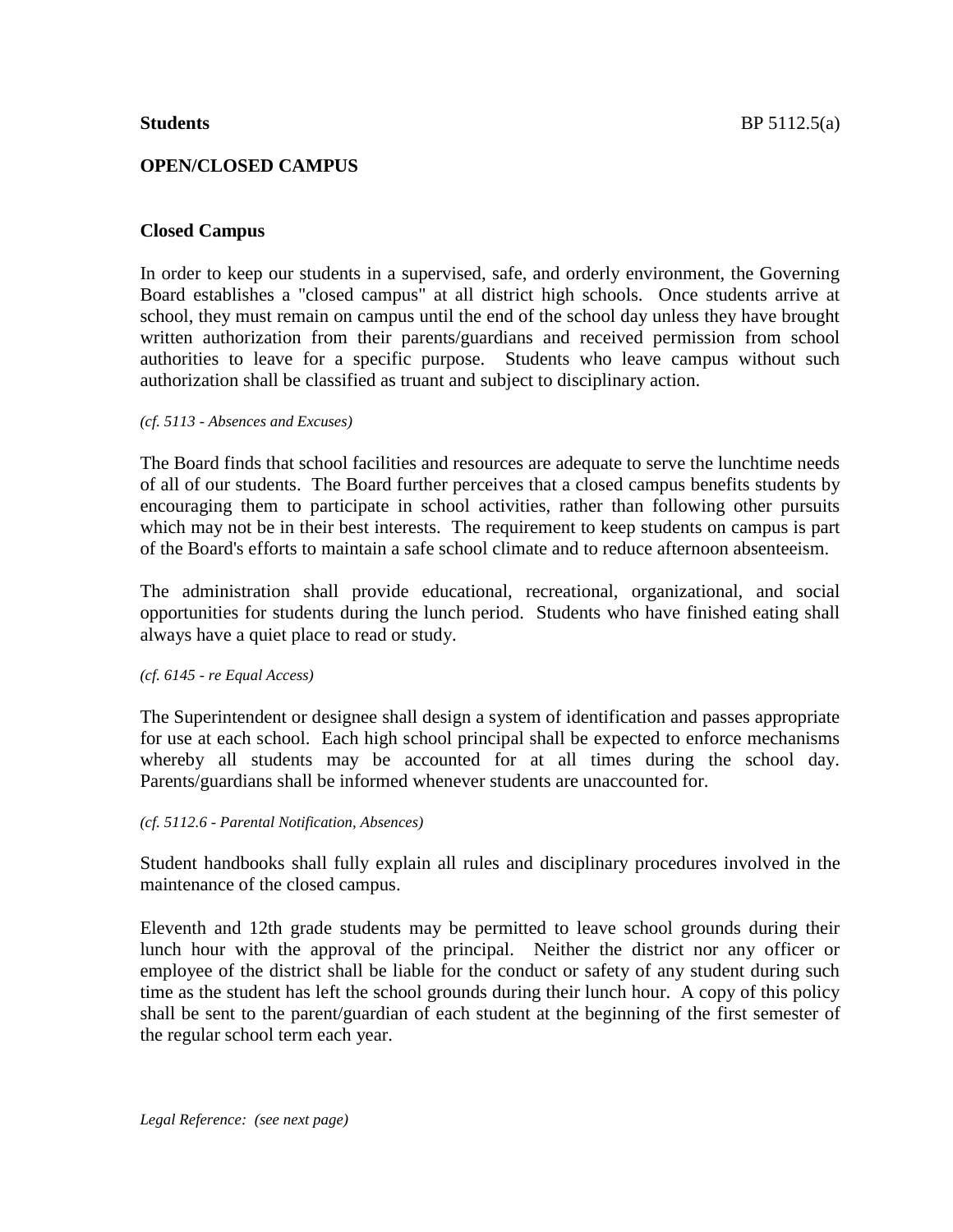# BP 5112.5(b)

# **OPEN/CLOSED CAMPUS** (continued)

*Legal Reference:*

*EDUCATION CODE 35160 Authority of the Board 35160.1 Broad authority of school district 44808.5 Permission for pupils to leave school grounds; notice*